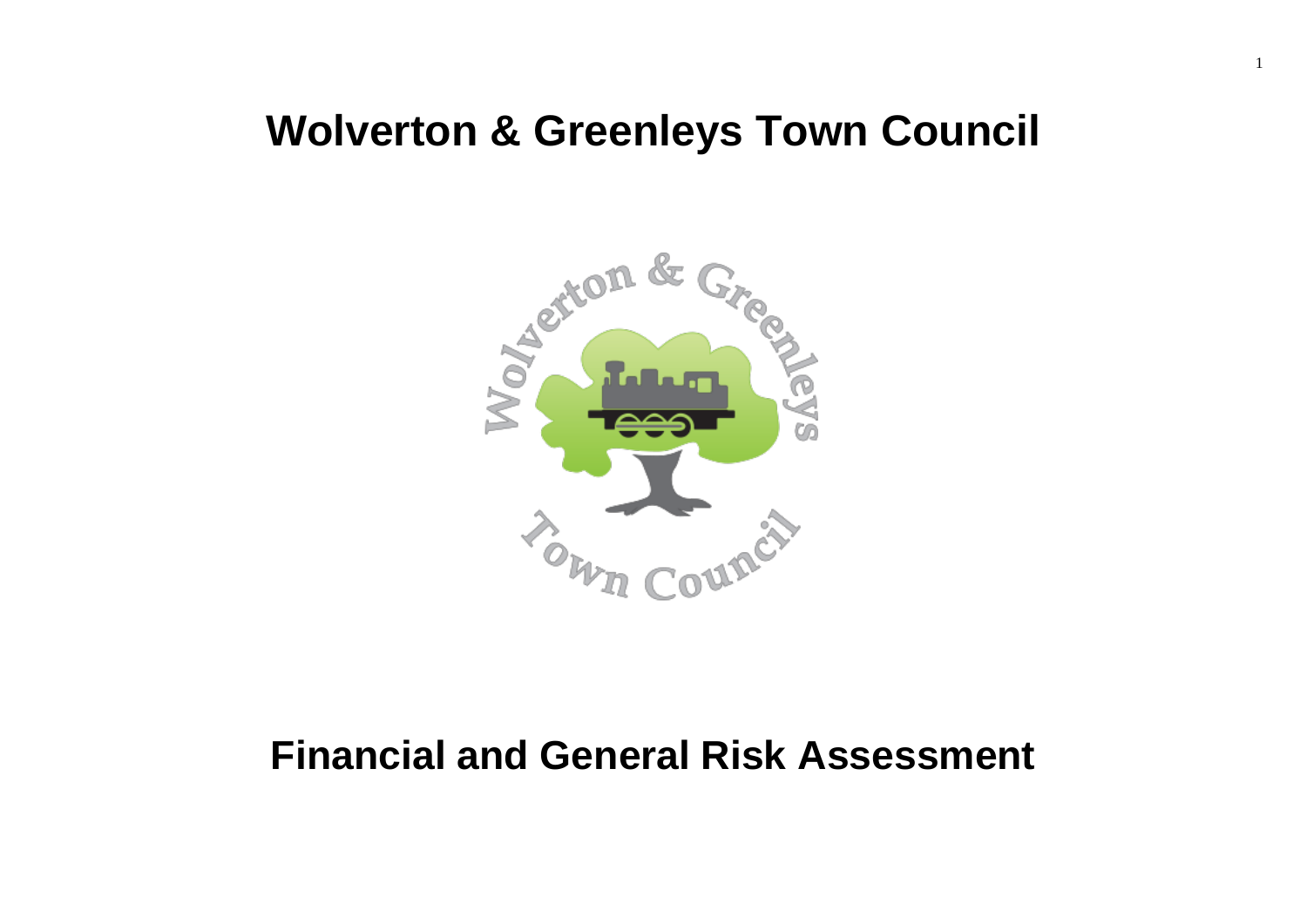# **Wolverton & Greenleys Town Council- Financial and General Risk Assessment**

#### **Introduction**

### **What is the Council here for?**

The purpose of the Town Council is "To represent the interests of the local community and provide appropriate assistance and support to established and new initiatives that will be of benefit to the Town and its residents, business and visitors"

#### **What does it need in order to serve its purpose?**

People: Councillors, staff, volunteers, parishioners Property: Items the Council provides as a service (e.g. Kickwall) and items it needs in order to act (equipment, furniture) Money: In the current economic climate a more prudent view of expenditure within the agreed budgets. Long-term investment of any surplus income held in reserves. Knowledge: Information, experience, contacts and effective communication.

Good Name: To be seen by local peoples as making fair decision and providing value for money and also be effective and credible when representing the local community to others.

## **What might put its work at risk?**

Carrying out a general risk assessment gives the Council a chance to consider what might put its work at risk and decide how that risk should be managed. Risks to Parish Councils can include physical, financial or 'intangible' things (such as loss of reputation)

### **What can be done about it?**

Risks which can be predicted are generally managed by one or more of the following:

- Buying insurance cover
- Contracting out the risk
- Managing the risk within the Council

The Councils current risk assessment is overleaf: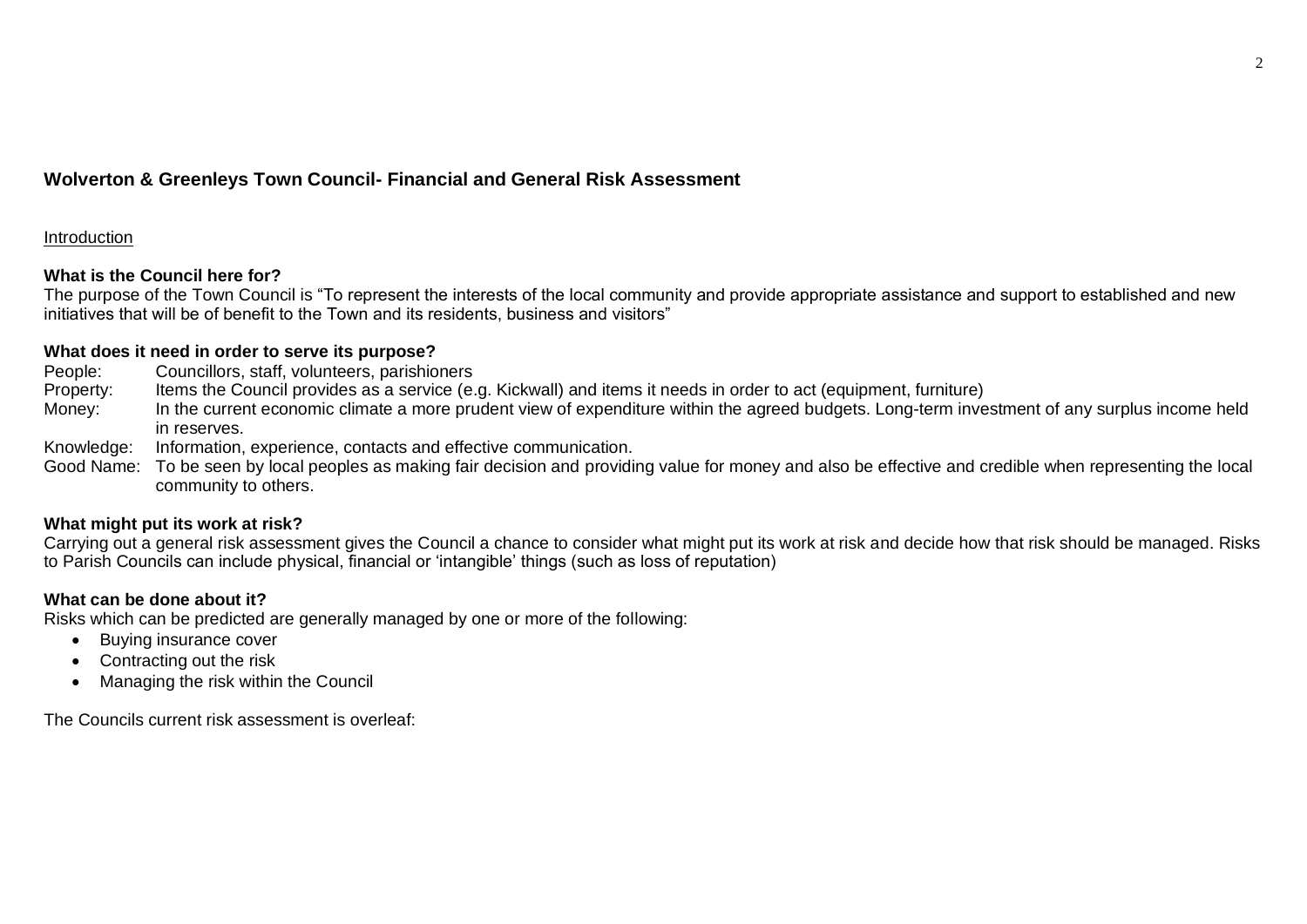| What is the<br>Asset? | What is<br>the risk?   | High,<br>Medium,<br>Low<br>Risk? | How is it currently managed?                                                                                                                                                                                                                                                                                                                                                                                                                                                                                                                                                                                                                                                                                                                                                                                                                                                                                                                                                                                                                                                                                                                                                                                                                                                                       | <b>Further</b><br>recommendations | Who<br>will<br>Act? | Who<br>will<br>Review? | <b>Review</b><br>date |
|-----------------------|------------------------|----------------------------------|----------------------------------------------------------------------------------------------------------------------------------------------------------------------------------------------------------------------------------------------------------------------------------------------------------------------------------------------------------------------------------------------------------------------------------------------------------------------------------------------------------------------------------------------------------------------------------------------------------------------------------------------------------------------------------------------------------------------------------------------------------------------------------------------------------------------------------------------------------------------------------------------------------------------------------------------------------------------------------------------------------------------------------------------------------------------------------------------------------------------------------------------------------------------------------------------------------------------------------------------------------------------------------------------------|-----------------------------------|---------------------|------------------------|-----------------------|
| <b>DATA</b>           | Data loss<br>or breach | High                             | Remote access removed<br>$\mathbf{2}$<br>Firewalls in place on devises<br>Antivirus installed on all Pc's, tablets and laptops.<br>3)<br>I.T support contract in place for the management of<br>4)<br>systems.<br>Passwords to contain letters and numbers, phrases,<br>5)<br>ideally staff passwords are generated by the<br>password management software.<br>All council staff passwords are saved in sticky<br>passwords, a password management system.<br>Access is through two- step authentication.<br>All Pc's have two step authentication<br>7)<br>Data backed up in two locations, Microsoft and Datto<br>and password protected and encrypted.<br>Doors, cupboards and safe locked when not in use.<br>9)<br>Town Hall alarmed<br>10) Portable devises locked away when not in use.<br>11) Documents locked away at night.<br>12) Restricted access to the Town Council office to staff<br>and chair of council<br>13) Permissions set on sensitive files<br>14) Communication with staff and councillors is<br>conducted through wgtc email accounts.<br>15) Harddrives encrypted with 256 bit bitlocker<br>16) the clerk has administration rights to delete accounts<br>immediately on change of staff and or councillors.<br>17) data is stored in one place, Sharepoint to prevent |                                   | <b>Town Clerk</b>   | Council                | <b>Dec</b><br>2021    |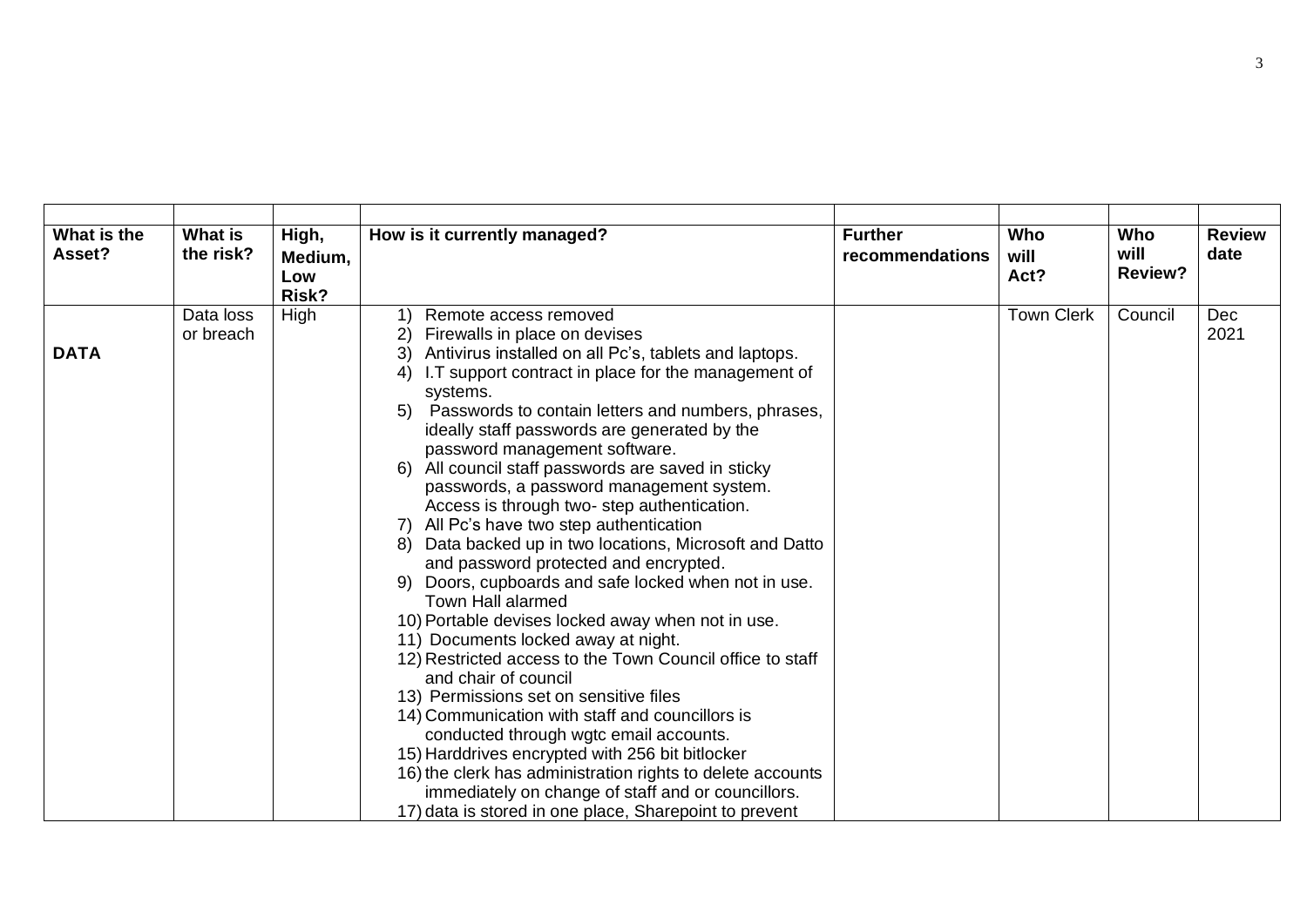| loss and ensure that it is kept up to data.                                                                    |  |  |
|----------------------------------------------------------------------------------------------------------------|--|--|
| 18) Policy in place to manage retention of data to ensure                                                      |  |  |
| data kept is not excessive and complies with GDPR                                                              |  |  |
| 2018.                                                                                                          |  |  |
| 19) separate wifi connection for council to guests.                                                            |  |  |
| 20) router and IT equipment in a managed contract with                                                         |  |  |
| CloudyIT.                                                                                                      |  |  |
| 21) emails encrypted using Office 365                                                                          |  |  |
| 22) sensitive files encrypted to prevent forwarding or                                                         |  |  |
| printing                                                                                                       |  |  |
| 23) Personnel documents are restricted to Clerk access                                                         |  |  |
| only. Permission can be created by IT to add other                                                             |  |  |
| users if requested by the council.                                                                             |  |  |
| 24) All documents are stored in Office 365                                                                     |  |  |
| 25) Only employees have access to the office.                                                                  |  |  |
| 26) Key holders do not have access to PC's or                                                                  |  |  |
| cupboards which store data or any data which stored                                                            |  |  |
| securely in the cloud.                                                                                         |  |  |
| 27) Pc screens are located away from public view, so                                                           |  |  |
| data cannot be viewed by the public.                                                                           |  |  |
| 28) The Clerk is located in her own office so sensitive                                                        |  |  |
| data cannot be overlooked by other staff and public.                                                           |  |  |
| 29) Permissions added to the folders on the cloud                                                              |  |  |
| storage to only allow the Clerk and Finance Officer                                                            |  |  |
| to access data on payroll.                                                                                     |  |  |
| 30) Permission has been restricted on folders with                                                             |  |  |
| personnel data, to only allow the Clerk access.                                                                |  |  |
| 31) Hardcopy data is discouraged and should only be<br>kept electronically using Microsoft Office 365, so this |  |  |
| can be centrally searched and managed by the                                                                   |  |  |
| DPO.                                                                                                           |  |  |
| 32) A DPO has been appointed and is fully trained to                                                           |  |  |
| control and manage the processing of the council's                                                             |  |  |
| data.                                                                                                          |  |  |
| 33) Staff and councillors have been trained on GDPR                                                            |  |  |
| 34) A training budget is provided for the DPO and staff                                                        |  |  |
| to update their knowledge of GDPR.                                                                             |  |  |
| 35) The Clerk is a member of the SLCC, who provide                                                             |  |  |
|                                                                                                                |  |  |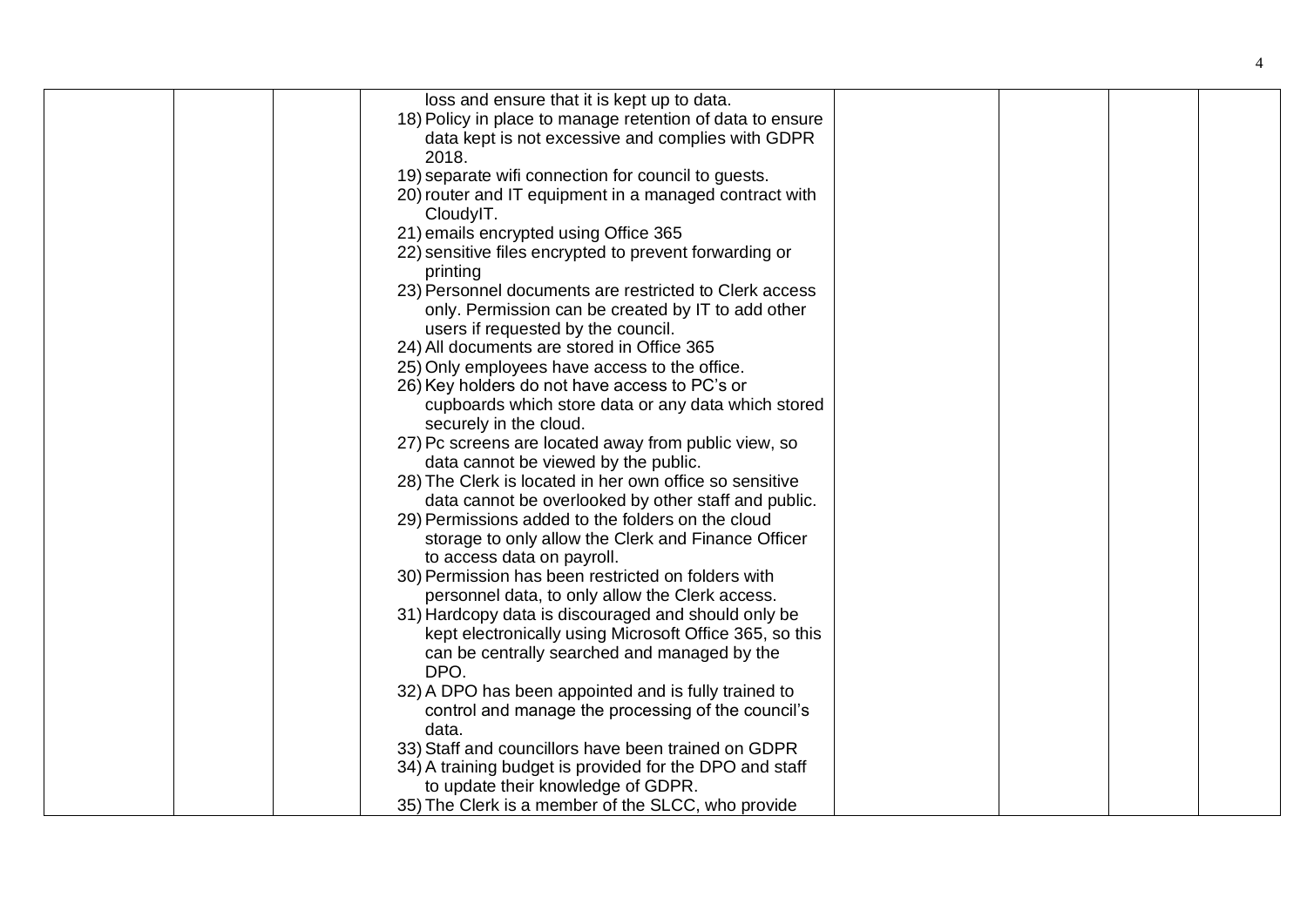|               |                                                                 |   | advice and training on GDPR.<br>36) I.T support contract is in place to protect the council<br>systems from security breaches and viruses.<br>37) All members and staff are only permitted to use<br>WGTC email accounts to discuss council business.<br>38) WiFi code and router for the council is set up<br>separately from the public router.<br>39) Back up performed by Datto and reports are sent<br>daily after each back up to confirm success or errors.<br>40) Data protection policy included in the General Code<br>of Practice and is reviewed every three years<br>41)<br>42)                                                                                                                                                                                                                                                                                                                                                                                                                                                           |                                                            |         |      |
|---------------|-----------------------------------------------------------------|---|--------------------------------------------------------------------------------------------------------------------------------------------------------------------------------------------------------------------------------------------------------------------------------------------------------------------------------------------------------------------------------------------------------------------------------------------------------------------------------------------------------------------------------------------------------------------------------------------------------------------------------------------------------------------------------------------------------------------------------------------------------------------------------------------------------------------------------------------------------------------------------------------------------------------------------------------------------------------------------------------------------------------------------------------------------|------------------------------------------------------------|---------|------|
| <b>PEOPLE</b> | Long<br>terms<br>absence<br><b>of</b><br>essential<br>personnel | L | All office staff have own sets of keys for the town<br>1)<br>council office, and own PC passwords etc.<br>2) Keys to access all cupboards and doors are kept in<br>the Town Hall Office in coded safe<br>3) Staff contracts in place covering length of absence,<br>sickness etc., which are reviewed by the councils<br>retained HR contractor regularly.<br>4) The Clerk and email host can access other<br>personnel's emails if essential.<br>Administrator settings have been set up on all PC's<br>5)<br>to gain access if required by the Clerk and I.T.<br>support.<br>6) Caretakers could be called in for essential cover.<br>Clerk delegated to close the office if an emergency<br>7)<br>arises.<br>Office staff employed to cover office opening hours.<br>8)<br>Instruction Manual kept for essential log in and<br>-9)<br>passwords<br>10) Emergency personal numbers held for all officers.<br>11) Clerk can arrange for another Clerk to Clerk the<br><b>Council Meetings</b><br>12) Assistant to the Clerk to cover Council Meetings | <b>Clerk</b><br>Clerk/Assist<br>ant to the<br><b>Clerk</b> | Council | 2021 |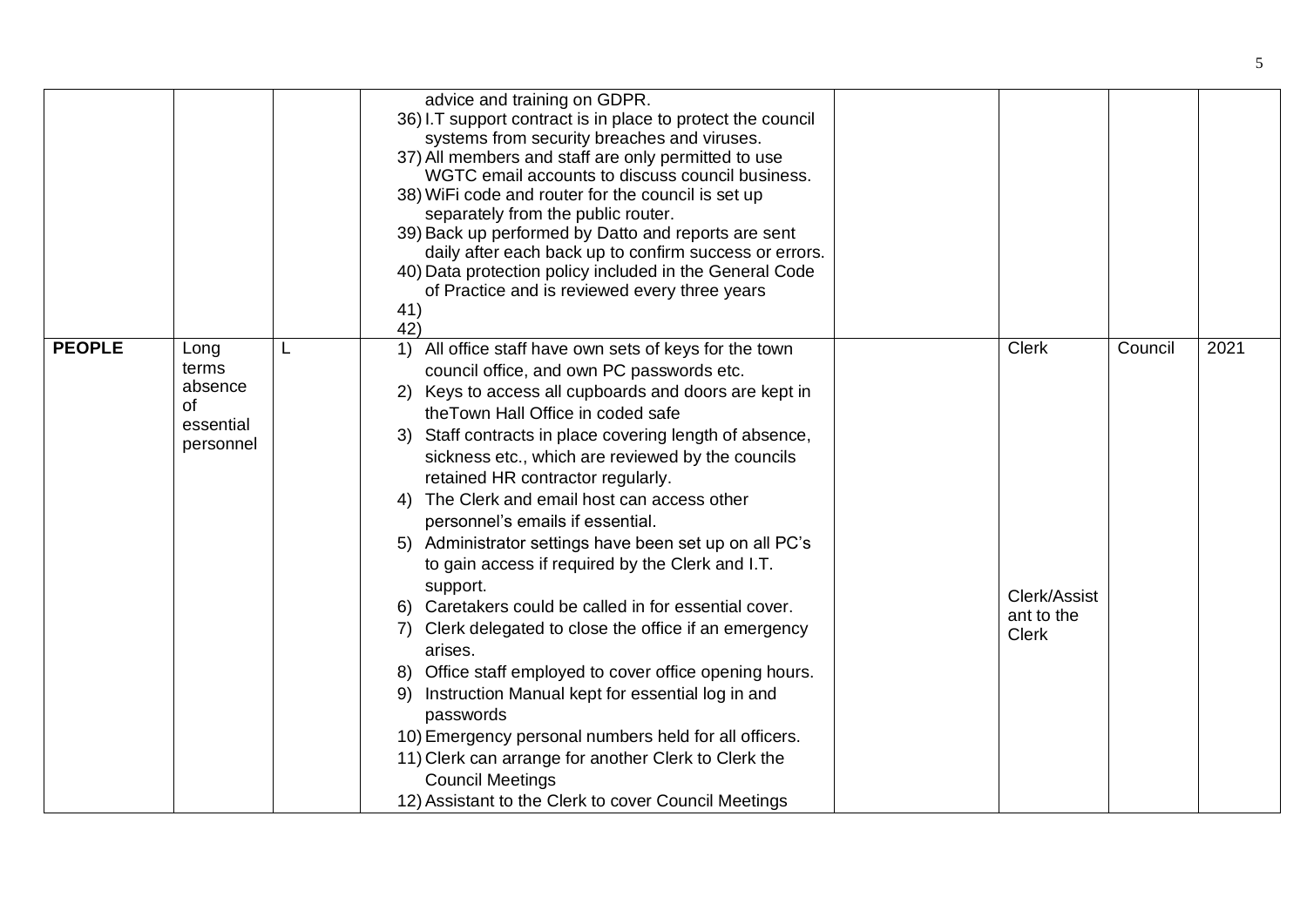|  |                      |   | when the Clerk is absent                                                            |                     |         |      |
|--|----------------------|---|-------------------------------------------------------------------------------------|---------------------|---------|------|
|  |                      |   | 13) Employment Handbook reviewed by HR in 2019,                                     |                     |         |      |
|  |                      |   | and updated when changes occur. Changes                                             |                     |         |      |
|  |                      |   | adopted and communicated to employees.                                              |                     |         |      |
|  | Accident/            | L | In-house                                                                            | <b>Full Council</b> | Full    | 2021 |
|  | injury               |   | 1) Health & Safety Policy in place                                                  |                     | Council |      |
|  |                      |   | Lone Working Policy in place<br>2)                                                  |                     |         |      |
|  |                      |   | Regular risk assessment for events, and property<br>3)                              |                     |         |      |
|  |                      |   | leased or owned by the Town Council.                                                |                     |         |      |
|  |                      |   | Outdoor items inspected by Area Caretaker.<br>4)                                    |                     |         |      |
|  |                      |   | Training courses attended by staff conducting risk<br>5)                            |                     |         |      |
|  |                      |   | assessments and managing events.                                                    |                     |         |      |
|  |                      |   | 6) Equipment visually inspected before use for any                                  |                     |         |      |
|  |                      |   | damage.                                                                             |                     |         |      |
|  |                      |   | 7) First aid kits held at all premises and in the                                   |                     |         |      |
|  |                      |   | caretaker's vehicle.                                                                |                     |         |      |
|  |                      |   | 8) Mobile phones held with both the caretakers and<br>office staff for emergencies. |                     |         |      |
|  |                      |   | Caretaker team can carry out repairs and Clerk<br>9)                                |                     |         |      |
|  |                      |   | delegated the powers to deal with remedial works in                                 |                     |         |      |
|  |                      |   | emergencies.                                                                        |                     |         |      |
|  |                      |   | 10) Health and Safety Policy is included in the Employee                            |                     |         |      |
|  |                      |   | Handbook.                                                                           |                     |         |      |
|  |                      |   | Contracted out -                                                                    |                     |         |      |
|  |                      |   | 1) Portable Appliance testing of Council equipment                                  |                     |         |      |
|  |                      |   | Insurance-                                                                          |                     |         |      |
|  |                      |   | 1) Employer's liability insurance                                                   |                     |         |      |
|  |                      |   | 2) Public liability insurance £10 million                                           |                     |         |      |
|  |                      |   | Follow levels of insurance recommended by insurer.<br>3)                            |                     |         |      |
|  | Cllrs/staff          | L | All staff hold personal mobile phones and can claim<br>1)                           | <b>Full Council</b> | Full    | 2021 |
|  | working              |   | reimbursement from the Council. Spare mobile                                        |                     | Council |      |
|  | alone with           |   | phones held at the Town Hall which staff are able to                                |                     |         |      |
|  | public-              |   | use when off site. Lone Working Policy in place. Risk                               |                     |         |      |
|  | assault<br>malicious |   | Assess Lone working. Lone working policy is                                         |                     |         |      |
|  | accusation           |   | included in the Employee Handbook, which is issued<br>to all staff.                 |                     |         |      |
|  |                      |   | The council office door is secured to prevent access.                               |                     |         |      |
|  |                      |   | Reception queries are dealt with behind a reception                                 |                     |         |      |
|  |                      |   |                                                                                     |                     |         |      |

6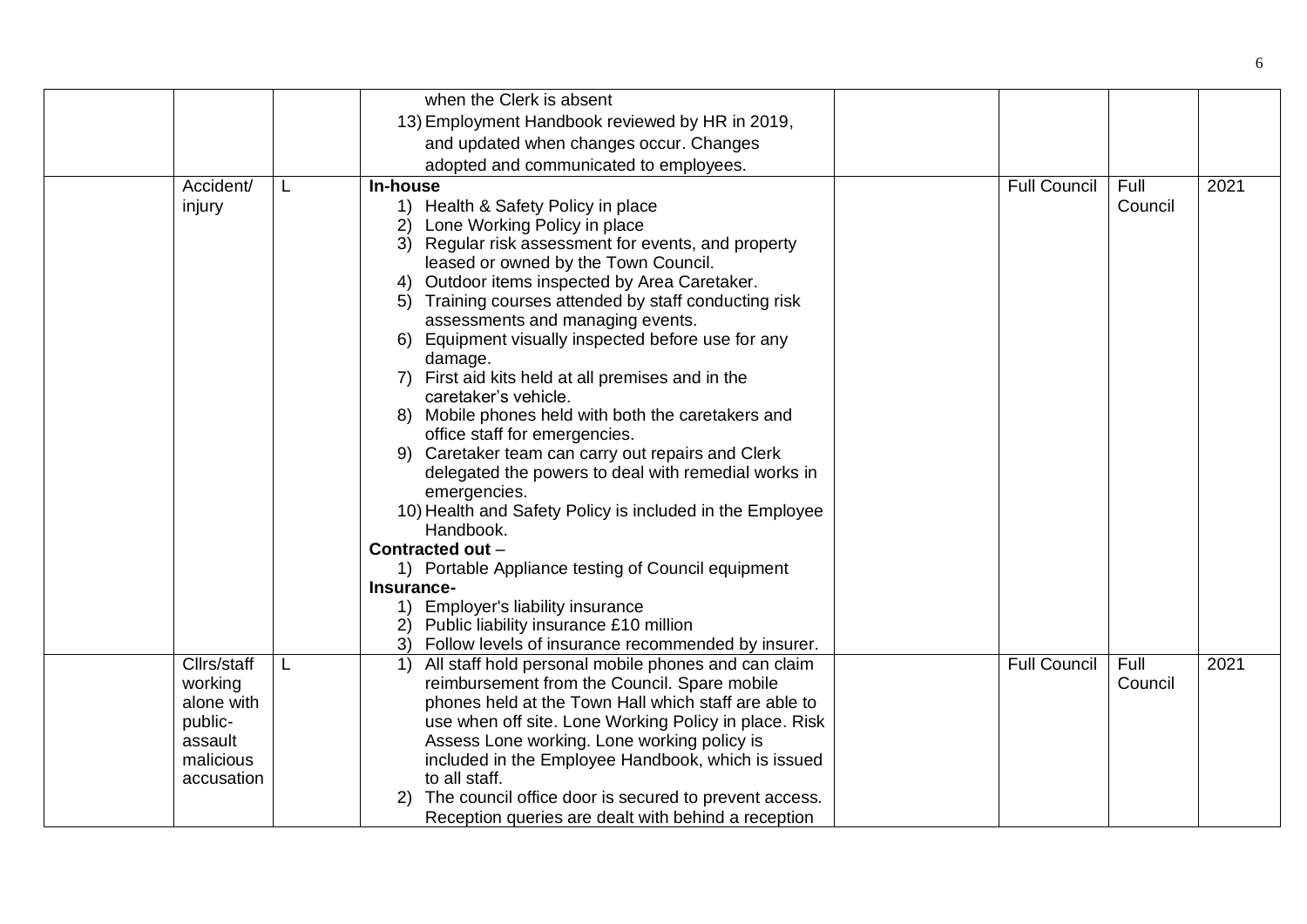|                 |                                                  |   | desk and the employee can retract to the office and                                                                                                                                                                                                                                                                                                                                                                                                                                                                                                                                                                                                                                                                                                                                                                                                                                                                                       |              |                 |      |
|-----------------|--------------------------------------------------|---|-------------------------------------------------------------------------------------------------------------------------------------------------------------------------------------------------------------------------------------------------------------------------------------------------------------------------------------------------------------------------------------------------------------------------------------------------------------------------------------------------------------------------------------------------------------------------------------------------------------------------------------------------------------------------------------------------------------------------------------------------------------------------------------------------------------------------------------------------------------------------------------------------------------------------------------------|--------------|-----------------|------|
|                 |                                                  |   | secure the door.                                                                                                                                                                                                                                                                                                                                                                                                                                                                                                                                                                                                                                                                                                                                                                                                                                                                                                                          |              |                 |      |
|                 |                                                  |   | Employees working with vulnerable people are DBS<br>3)<br>checked.                                                                                                                                                                                                                                                                                                                                                                                                                                                                                                                                                                                                                                                                                                                                                                                                                                                                        |              |                 |      |
|                 |                                                  |   | Employees can look valuables away in pedestals and<br>4)                                                                                                                                                                                                                                                                                                                                                                                                                                                                                                                                                                                                                                                                                                                                                                                                                                                                                  |              |                 |      |
|                 |                                                  |   | cupboards provided.                                                                                                                                                                                                                                                                                                                                                                                                                                                                                                                                                                                                                                                                                                                                                                                                                                                                                                                       |              |                 |      |
|                 | Grievance<br>, staff<br>disciplinar<br>y matters | M | Policies in place in Employee Handbook<br>1)<br>New staff Handbook implemented in 2019 and has<br>continued to be updated as and when new<br>regulations are introduced<br>3) HR company contracted to conduct grievance and<br>disciplinary hearings, plus provide HR advice.<br>The council are members of the Society of Local<br>4)<br>Council Clerks and Buckinghamshire of Local<br>Councils who provide advice on personnel matters.<br>5) A bullying and harassment policy is in place<br>Member and Officer Relations Policy is in place.<br>6)<br>Discrimination Policy is in place<br>7)<br>8)<br>Stress policy implemented in 2018                                                                                                                                                                                                                                                                                            | The Clerk    | Full<br>Council | 2021 |
| <b>PROPERTY</b> | Damage                                           | М | In-House-                                                                                                                                                                                                                                                                                                                                                                                                                                                                                                                                                                                                                                                                                                                                                                                                                                                                                                                                 | <b>Clerk</b> | <b>Clerk</b>    | 2019 |
|                 | to/loss of<br>Council<br>property                |   | 1) Keys are locked away to the council cupboards at night<br>in the key safe. Only employees to be provided the code<br>to the key safe.<br>Town Hall protected by burglar, CCTV and fire alarms.<br>2)<br>The intruder alarm is monitored and password<br>protected.<br>3) Asset Register updated when changes occur and is<br>reported to council annually.<br>4) Register of property loaned out and to whom.<br>5) Equipment Hire form completed by hirer accepting<br>responsibility for item whilst on loan. Deposit scheme<br>implemented in 2014.<br>6) Legal cover included within the insurance policy, which<br>includes advice from a qualified certified solicitor.<br>7) Insurance-<br>1) Fully compressive insurance for vehicle and<br>equipment.<br>2) Insurance review conducted annually to ensure<br>there is sufficient cover for the council. All events are<br>named separately on the policy to detail the cover. |              |                 |      |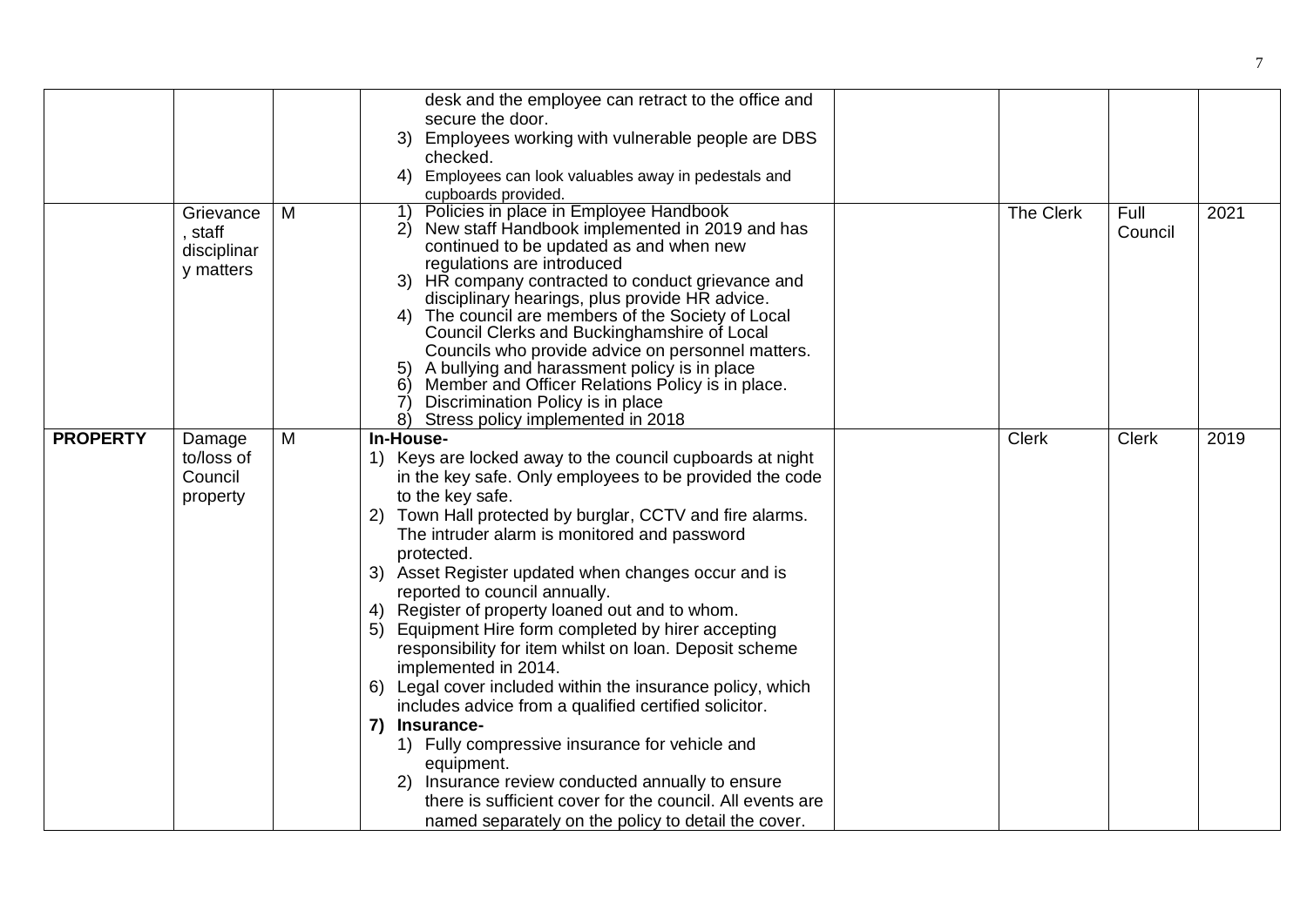|                                                       |   | 2) Assets reviewed every five years for all items to be<br>insured at replacement value at the current prices.<br>3) Van Policy in place, drivers names updated as and when<br>changes occur.                                                                                                                                                                                                                                                                 |                  |                                 |                     |      |
|-------------------------------------------------------|---|---------------------------------------------------------------------------------------------------------------------------------------------------------------------------------------------------------------------------------------------------------------------------------------------------------------------------------------------------------------------------------------------------------------------------------------------------------------|------------------|---------------------------------|---------------------|------|
| Accidents<br>on<br>property                           |   | In-house and external<br>1) Currently managed by Risk Assessments. See notes on<br>People, Accident and injury.<br>2) Accident book kept on reception for completion and<br>completed slips kept in locked cupboard in the Town Hall.                                                                                                                                                                                                                         | Review regularly | Clerk and<br>Area<br>Caretakers | <b>Clerk</b>        | 2021 |
| <b>Accidents</b><br>involving<br>Council's<br>vehicle | M | In-House-<br>1) Only authorized persons to drive Council vehicle as<br>per the council's van policy.<br>2) Driving licenses updated as and when changes<br>occur as per the Employee Handbook.<br>3) Authorised drivers updated with Insurers & driving<br>licenses on personnel files.<br><b>Insurance</b><br>1) Fully comprehensive cover on vehicle.<br>2) Drivers under the age of 25 years have to added<br>separately on the council's insurance policy |                  | <b>RFO</b>                      | Full<br>Council     | 2021 |
| Mechanic<br>al<br><b>Breakdow</b><br>n of<br>vehicle  | L | In-House-<br>1) Day to day maintenance of the vehicle by caretakers.<br>2) Clerk delegated to carry out repairs to vehicle and hire an<br>alternative if required.<br>3) Regular inspections carried out by the caretakers.<br><b>Contracted Out-</b><br>1) Vehicle serviced and MOT annually by approved<br>mechanic.<br>2) Accounts in place with local suppliers for vehicle<br>maintenance and parts.                                                     |                  | Area<br>Caretaker               | The<br><b>Clerk</b> | 2021 |
| Damage<br>to third<br>party<br>property               | M | <b>In-House</b><br>1) Regular risk assessment of work conducted by<br>caretakers and at events.<br>All to follow safety recommendations as specified on<br>2)<br>equipment.                                                                                                                                                                                                                                                                                   |                  |                                 |                     | 2021 |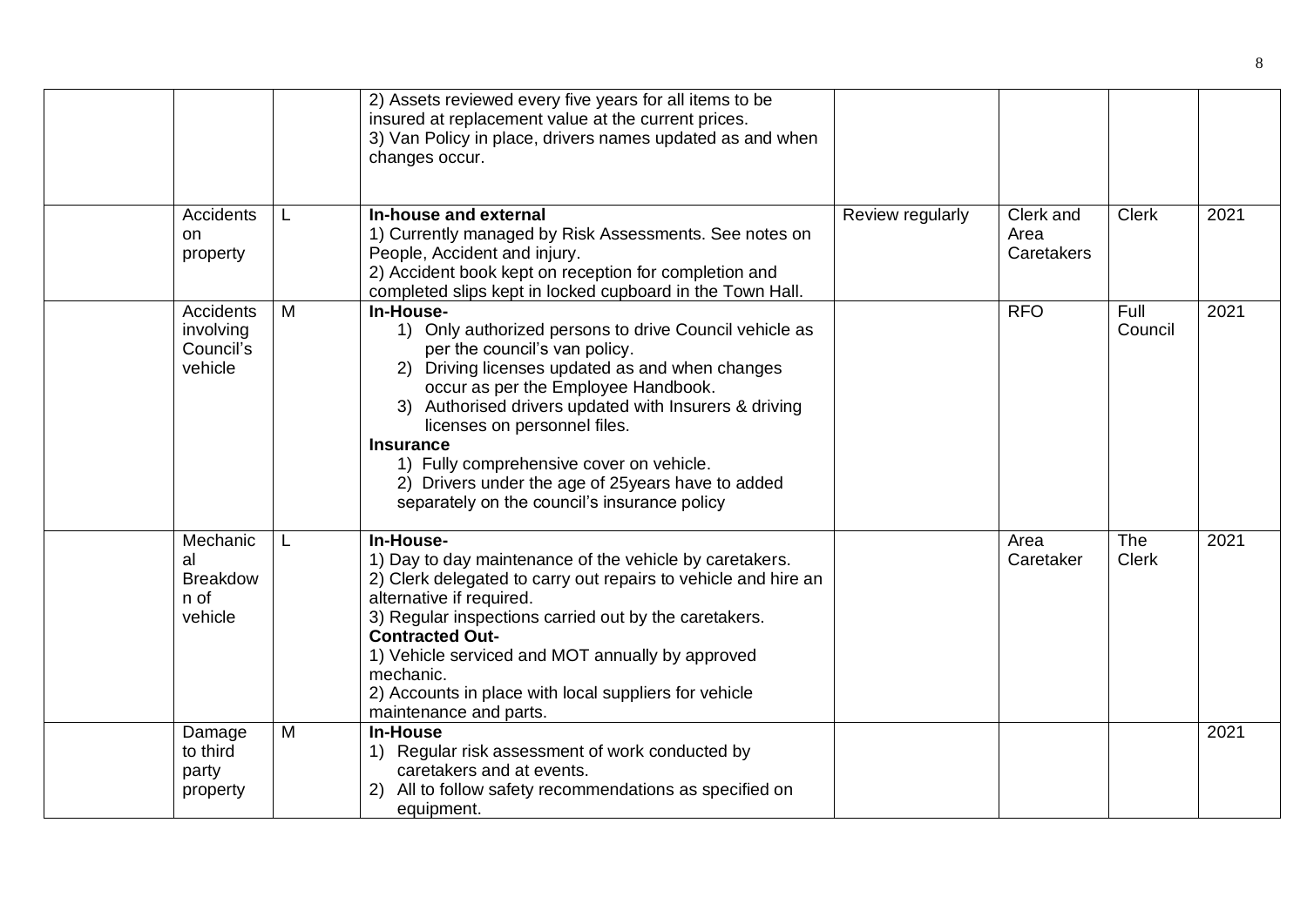|                             |   | 3) Owners consent is sought before work is conducted on                                                                                                                                                                                                                                                                                                                                                                                                                                                                                                                                                                                                                                                                                                                                                                                                                                                                                                                                                                                                                                                                                                                                                                                                                               |            |      |
|-----------------------------|---|---------------------------------------------------------------------------------------------------------------------------------------------------------------------------------------------------------------------------------------------------------------------------------------------------------------------------------------------------------------------------------------------------------------------------------------------------------------------------------------------------------------------------------------------------------------------------------------------------------------------------------------------------------------------------------------------------------------------------------------------------------------------------------------------------------------------------------------------------------------------------------------------------------------------------------------------------------------------------------------------------------------------------------------------------------------------------------------------------------------------------------------------------------------------------------------------------------------------------------------------------------------------------------------|------------|------|
|                             |   | private property.                                                                                                                                                                                                                                                                                                                                                                                                                                                                                                                                                                                                                                                                                                                                                                                                                                                                                                                                                                                                                                                                                                                                                                                                                                                                     |            |      |
|                             |   | 4) Consent forms to be signed for graffiti removal.                                                                                                                                                                                                                                                                                                                                                                                                                                                                                                                                                                                                                                                                                                                                                                                                                                                                                                                                                                                                                                                                                                                                                                                                                                   |            |      |
|                             |   | Insurance-                                                                                                                                                                                                                                                                                                                                                                                                                                                                                                                                                                                                                                                                                                                                                                                                                                                                                                                                                                                                                                                                                                                                                                                                                                                                            |            |      |
|                             |   | 1) Public Liability Insurance in place.                                                                                                                                                                                                                                                                                                                                                                                                                                                                                                                                                                                                                                                                                                                                                                                                                                                                                                                                                                                                                                                                                                                                                                                                                                               |            |      |
|                             |   | In-House-                                                                                                                                                                                                                                                                                                                                                                                                                                                                                                                                                                                                                                                                                                                                                                                                                                                                                                                                                                                                                                                                                                                                                                                                                                                                             |            |      |
| Loss of<br>use of<br>office | L | 1) Computer backups conducted daily to Office 365 and<br>Datto<br>Office 365 can be remotely, so do not have to be office<br>2)<br>based.<br>3) Spare mobile phones available.<br>4) Hodge Lea Meeting Place owned by the council and<br>could be used if the Town Hall was unavailable.<br>5) Office 365 can be accessed remotely so personnel can<br>work from home in emergencies.<br>6) The Bath House across the road rents out rooms which<br>could be used as an alternative location or offices rented<br>from other community buildings.<br>7) New phone system, SWYX can be accessed anywhere<br>in the world, so officers do not need to be office based.<br>8) All councillors have access to Office 365 email accounts<br>which can cloud based.<br>9) Good relationship with trades for building and heating<br>repairs.<br>10) Contingency budget held for emergency repairs to the<br>Town Hall. Money held from the Library rental paid<br>upfront for 99 years in case of emergencies.<br>11) Boiler serviced annually.<br>12) Caretakers check gutters monthly in the winter at the<br>town hall to prevent flooding.<br>Insurance-<br>1) Office contents and building insured.<br>2) Business interruption insurance in place to pay for<br>alternative premises. | <b>RFO</b> | 2021 |
|                             |   |                                                                                                                                                                                                                                                                                                                                                                                                                                                                                                                                                                                                                                                                                                                                                                                                                                                                                                                                                                                                                                                                                                                                                                                                                                                                                       |            |      |
| Loss of                     |   | In-house-                                                                                                                                                                                                                                                                                                                                                                                                                                                                                                                                                                                                                                                                                                                                                                                                                                                                                                                                                                                                                                                                                                                                                                                                                                                                             |            | 2021 |
| Depot                       |   | 1) Formal agreement in place with Milton Keynes Council                                                                                                                                                                                                                                                                                                                                                                                                                                                                                                                                                                                                                                                                                                                                                                                                                                                                                                                                                                                                                                                                                                                                                                                                                               |            |      |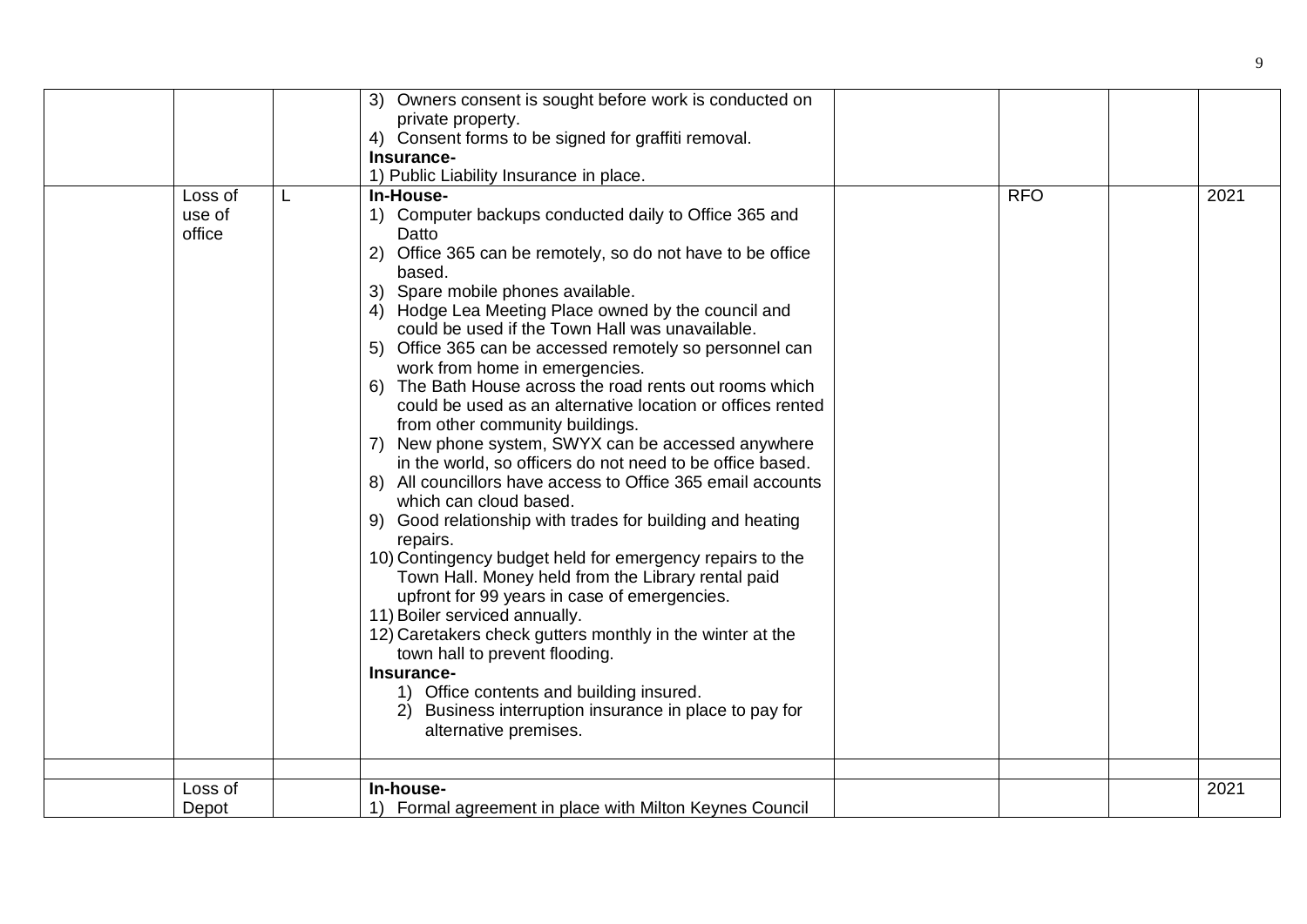|              | base for<br>the<br>caretakers | for occupation.<br>Water Tower can be revered back to as base if an<br>2)<br>emergency arises.<br>3) Other units available in Stonebridge and Kiln Farm if<br>required, which can be let by Invest MK.<br>4)<br><b>Insurance</b><br>1) Milton Keynes Council insures the property.                                                                                                                                                                                                                                                                                                                                                                                                                                                                                                                                                                                                                                                                                                                                                                                                                                                                                                                                                                 |                     |                 |      |
|--------------|-------------------------------|----------------------------------------------------------------------------------------------------------------------------------------------------------------------------------------------------------------------------------------------------------------------------------------------------------------------------------------------------------------------------------------------------------------------------------------------------------------------------------------------------------------------------------------------------------------------------------------------------------------------------------------------------------------------------------------------------------------------------------------------------------------------------------------------------------------------------------------------------------------------------------------------------------------------------------------------------------------------------------------------------------------------------------------------------------------------------------------------------------------------------------------------------------------------------------------------------------------------------------------------------|---------------------|-----------------|------|
|              |                               | Business interruption insurance in place to pay for<br>alternative premises.                                                                                                                                                                                                                                                                                                                                                                                                                                                                                                                                                                                                                                                                                                                                                                                                                                                                                                                                                                                                                                                                                                                                                                       |                     |                 |      |
| <b>MONEY</b> | Insufficient<br>funds         | <b>In-House</b><br>1) Annual budget approved by Full Council.<br>2) Income, expenditure and budget monitoring RBS<br>system, approved by Full Council monthly.<br>3) Official Purchase orders to be issued for all work, goods<br>and services.<br>4) Agreed list of who has authority to spend approved by<br><b>Full Council</b><br>5) Calculation of predicted spend over 6 months done and<br>approved by Council before any long term investments<br>are made.<br>6) Money spread over several different banks to minimize<br>the loss if a bank was to have financial difficulties.<br>Bank accounts reviewed regularly for risk.<br>7)<br>8) Reserves increased annually to cover any emergency<br>expenditure<br>9) Reserves held specifically for Town Hall property<br>emergency/repairs.<br>10) No employee or individual councillors can make<br>payments or transfer money from any Council bank<br>accounts.<br>11) Two authorised signatures required by councillors for<br>any payments to be issued.<br>12) Financial Regulations adopted by the Council and<br>reviewed every three years.<br>13) CCLA Property fund invested in to achieve greater<br>interest and is reviewed annually.<br>14) Direct Debits approved annually | <b>Full Council</b> | Full<br>Council | 2021 |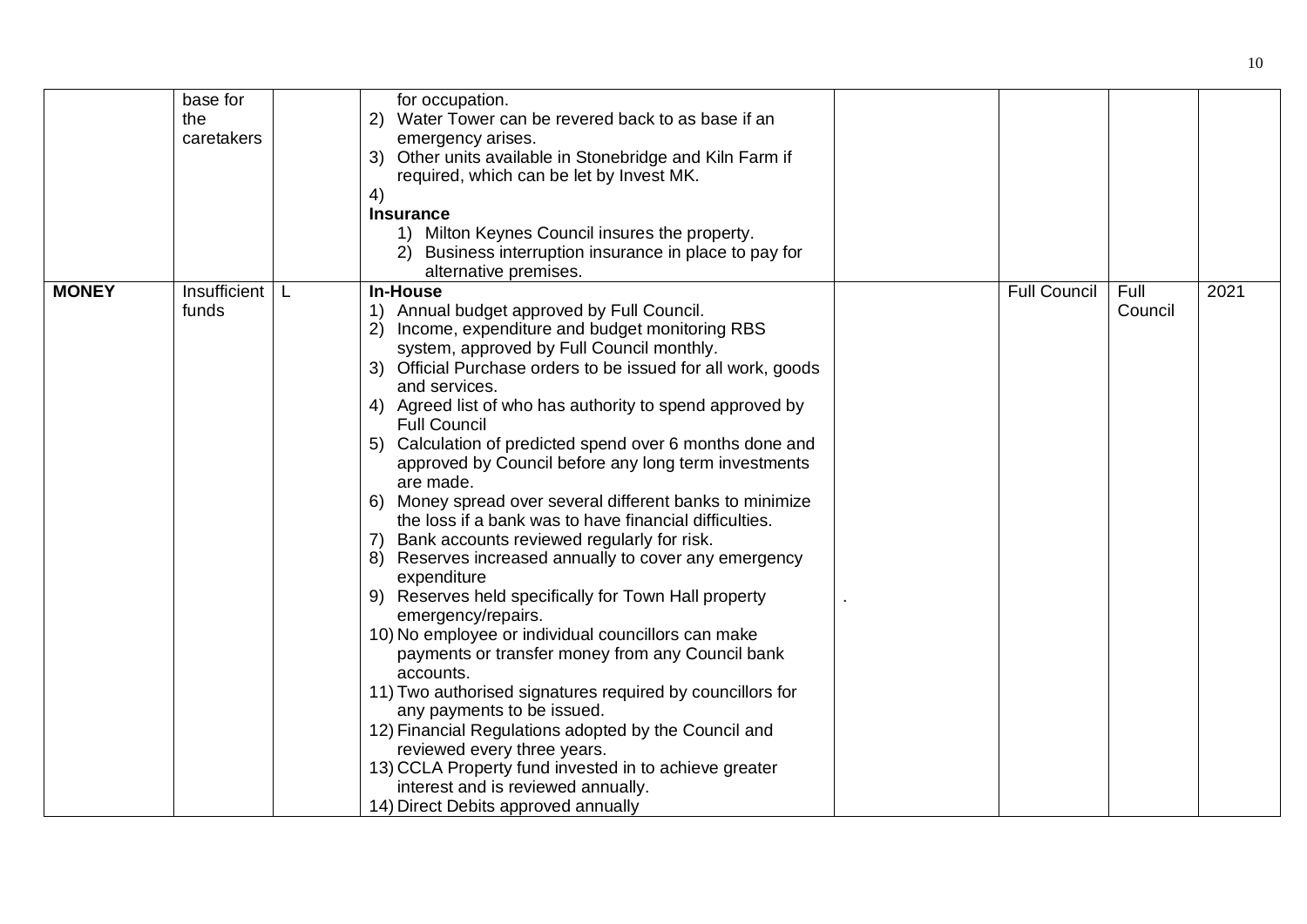|                                                                                                     |       | Insurance-                                                                                                                                                                                                                                                                                                                                                                                                                                                                                                                                                                                                          |                     |                 |      |
|-----------------------------------------------------------------------------------------------------|-------|---------------------------------------------------------------------------------------------------------------------------------------------------------------------------------------------------------------------------------------------------------------------------------------------------------------------------------------------------------------------------------------------------------------------------------------------------------------------------------------------------------------------------------------------------------------------------------------------------------------------|---------------------|-----------------|------|
|                                                                                                     |       | 1) Fidelity insurance in place and reviewed annually.                                                                                                                                                                                                                                                                                                                                                                                                                                                                                                                                                               |                     |                 |      |
| <b>Direct</b><br>debits and<br>standing<br>orders<br>taking out<br>more<br>money<br>than<br>agreed. | L-M   | In-House<br>1) Bank account to be monitored by statements by RFO<br>and Full Council.<br>2) All direct debits and standing orders approved annually<br>through the Council.<br>Bank reconciliations signed by different councillors each<br>3)<br>quarter.<br>Direct Debits and Standing Orders can be cancelled or<br>4)<br>suspended by RFO or Finance Officer, if a need arises.                                                                                                                                                                                                                                 | The Clerk           | Full<br>Council | 2021 |
| Bank or<br>custodian<br>ceases<br>trading                                                           | $L-M$ | 1) Monitor financial times and the news.<br>2) Invest in UK banks, invested in by the government.<br>3) Money spread over several different banks, to minimize<br>the loss if a bank was to have financial difficulties.                                                                                                                                                                                                                                                                                                                                                                                            | <b>Full Council</b> | Full<br>Council | 2021 |
| Insufficient<br>insurance<br>cover                                                                  |       | In-house-<br>1) Annual review of cover.<br>Designated person responsible for insurance (RFO)<br>2)<br>3) Notify insurers of significant changes during the year.<br>4) Use insurer with specialist council experience.<br>5) Assets evaluated every five years to insure it covers<br>replacement value.<br>6) Asset Register reviewed annually.                                                                                                                                                                                                                                                                    | <b>Full Council</b> | Full<br>Council | 2021 |
| <b>Dishonest</b><br>V                                                                               | L     | In-house-<br>1) Accounts audited internally and externally each year and<br>are approved by Council.<br>2) Financial Regulations in place.<br>3) Petty cash limited to card only. All other cash payment<br>discouraged. First choice for payment is bank transfer<br>4) Cashsecurely stored onsite and reconciled monthly.<br>Receipts held for all income received. Reconciliations<br>signed by the Clerk on a monthly basis.<br>5) referencing receipt books is in place<br>6) Payments authorised by Full Council or Clerk's<br>Delegated Powers.<br>7) A log of decisions made by the Clerk or officers under | <b>Full Council</b> | Full<br>Council | 2021 |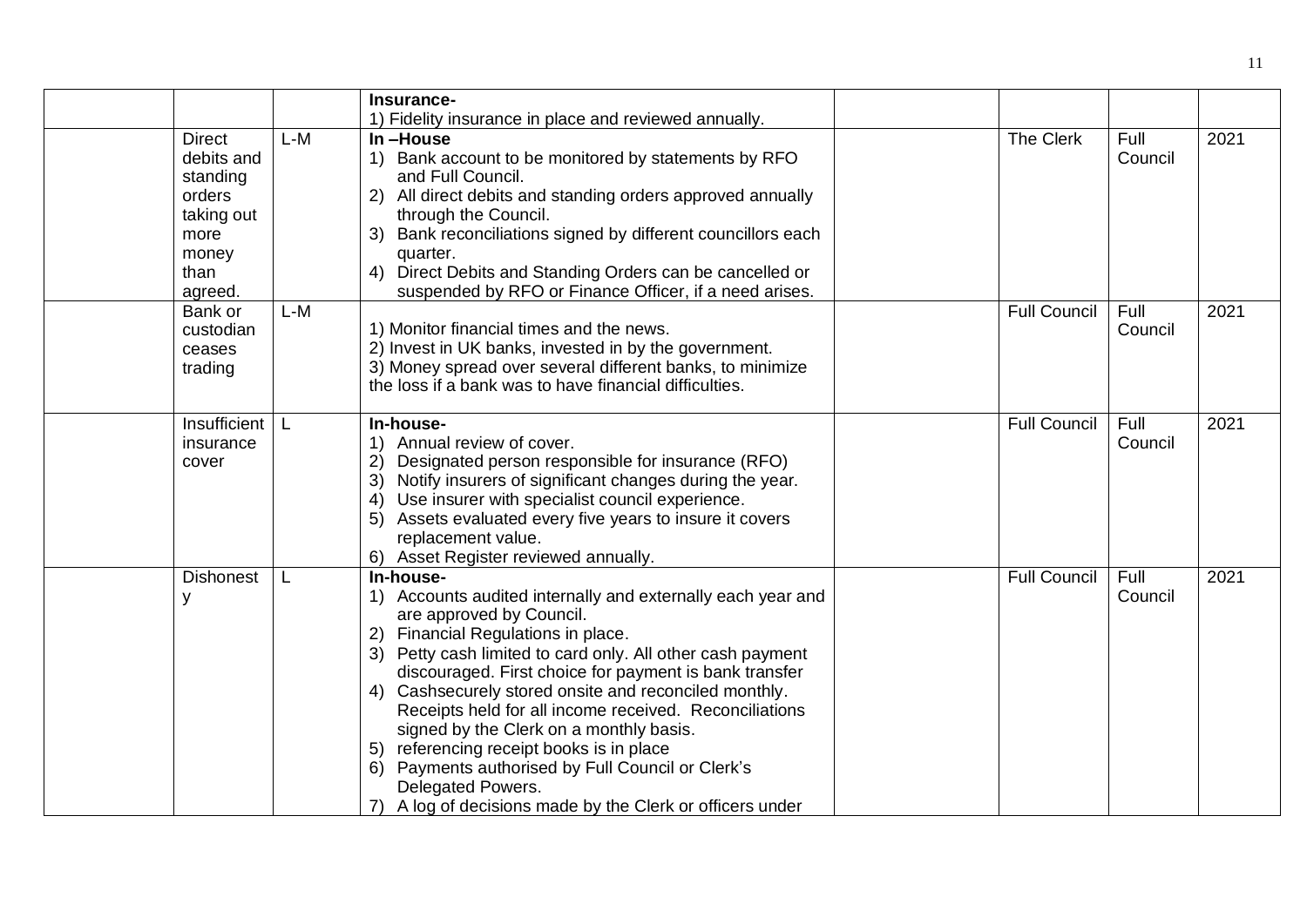|                 |            |   | delegated powers are recorded and are available for          |            |         |      |
|-----------------|------------|---|--------------------------------------------------------------|------------|---------|------|
|                 |            |   | public inspection.                                           |            |         |      |
|                 |            |   | Fidelity insurance in place and reviewed annually.<br>8)     |            |         |      |
|                 |            |   | 9) Accounts prepared by Finance Administrator, checked       |            |         |      |
|                 |            |   | by RFO and Full Council monthly.                             |            |         |      |
|                 |            |   | 10) Payments signed by two cheque signatories.               |            |         |      |
|                 |            |   | 11) No access given to the Council accounts by one person.   |            |         |      |
|                 |            |   | 12) Internal System Review carried out by members each       |            |         |      |
|                 |            |   | year.                                                        |            |         |      |
|                 |            |   | 13) Reimbursement and Expenses forms completed with          |            |         |      |
|                 |            |   | receipts attached before payment is issued.                  |            |         |      |
|                 |            |   | 14) Grants paid in arrears on proof of payment.              |            |         |      |
|                 |            |   | 15) Year end Bank reconciliations approved and signed by     |            |         |      |
|                 |            |   | the Chair of Council annually.                               |            |         |      |
|                 |            |   | 16) Internal Audit conducted twice a year, following a remit |            |         |      |
|                 |            |   | set by the council.                                          |            |         |      |
|                 | Loss of    |   | 1) Cheques banked on receipt or stored overnight in a        | The RFO    | Full    | 2021 |
|                 | cheques    |   | locked safe.                                                 |            | Council |      |
|                 |            |   | 2) Cheques photocopied before being banked.                  |            |         |      |
|                 |            |   | 3) Cheques can be stopped if lost, by issuer.                |            |         |      |
|                 |            |   | 4) Cheques being phased out by internet banking.             |            |         |      |
|                 | Incorrect  |   | 1) Payments made by two authorised signatures, after         |            |         | 2021 |
|                 | payments   |   | being checked by the RFO and uploaded by the                 |            |         |      |
|                 | made by    |   | Finance Officer.                                             |            |         |      |
|                 | internet   |   | Internet banking access restricted for employees to          |            |         |      |
|                 | banking    |   | view and upload only.                                        |            |         |      |
|                 |            |   | 3) Payments can only be released by two councillors.         |            |         |      |
|                 |            |   | 4) Signatories approved by Full Council                      |            |         |      |
|                 |            |   | Financial Regulations in place which are reviewed<br>5)      |            |         |      |
|                 |            |   | every three years.                                           |            |         |      |
| <b>KNOWLEDG</b> | Lack of    | M | In-house-                                                    | Caretakers | Full    |      |
| Е               | specialist |   | 1) Training courses attended by staff regularly.             |            | Council |      |
|                 | knowledge  |   | 2) Training statement of intent adopted for staff and        |            |         |      |
|                 | for events |   | members.                                                     |            |         |      |
|                 | and        |   | 4) 3) All events risk assessed                               |            |         |      |
|                 | projects   |   | 5) Projects Officer IOSH accredited.                         |            |         |      |
|                 |            |   | Budget in place for New projects which could pay for<br>6)   |            |         |      |
|                 |            |   | specialist advice if required.                               |            |         |      |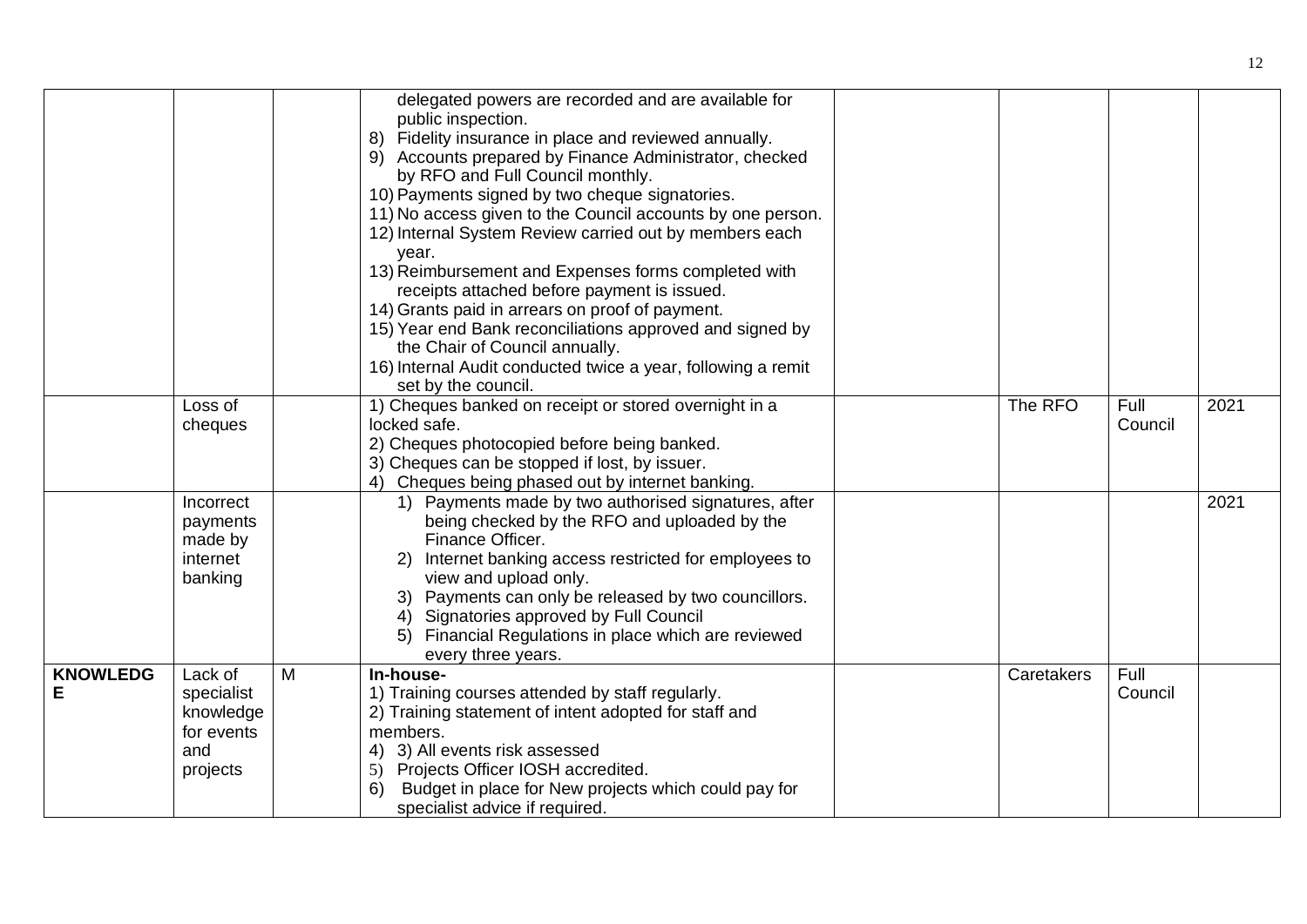|                                                            |   | Grants available to obtain specialist support.<br>7)<br>Membership is paid to SLCC for the Clerk to share<br>8)<br>knowledge with other Clerks and obtain specialist<br>knowledge.<br>Membership in place with BALC and HR to obtain<br>9)<br>specialist knowledge.<br>10) Weekly team meetings in place to manage council                                                                                                                                                                                                                                                                                                                                                                                                                                                    |              |                 |      |
|------------------------------------------------------------|---|-------------------------------------------------------------------------------------------------------------------------------------------------------------------------------------------------------------------------------------------------------------------------------------------------------------------------------------------------------------------------------------------------------------------------------------------------------------------------------------------------------------------------------------------------------------------------------------------------------------------------------------------------------------------------------------------------------------------------------------------------------------------------------|--------------|-----------------|------|
|                                                            |   | workload.<br>11) The Clerk, Projects Officer, Community Officer,<br>Communications Officer and Assistant to the Clerk all<br>have experience in running council events.<br><b>Contracted out-</b>                                                                                                                                                                                                                                                                                                                                                                                                                                                                                                                                                                             |              |                 |      |
|                                                            |   | 1) Specialists with own insurance called in where<br>necessary.                                                                                                                                                                                                                                                                                                                                                                                                                                                                                                                                                                                                                                                                                                               |              |                 |      |
| Loss of<br>knowledge<br>due to<br>loss of key<br>personnel | M | In-house<br>1) Reference books and training materials held in the<br>office.<br>2) All paperwork kept at the Town Hall securely<br>3) Minutes for working groups kept at Town Hall.<br>4) Manuals, including passwords and log in kept securely<br>at the Town<br>Hall.<br>5) Helpful numbers database in place and updated<br>regularly<br>6) Policies and procedures for working practices are in<br>place.<br>7) Staff reviews delegated to Personnel Committee to<br>ensure the council has the staff required to fulfil the duties.<br>8) Line Management in place for all staff.<br>9) Team Meetings conducted weekly to enable all the team<br>to be kept up to date.<br><b>Contracted out-</b><br>1) Membership held for advisory groups i.e. (BALC, SLCC,<br>$ICO$ ) | <b>Clerk</b> | Full<br>Council | 2021 |
| Failure to<br>communic<br>ate<br>effectively               | M | In-house-<br>1) Bi-monthly newsletter delivered throughout area<br>2) Numerous noticeboards throughout the town where<br>notices are displayed.                                                                                                                                                                                                                                                                                                                                                                                                                                                                                                                                                                                                                               |              |                 | 2021 |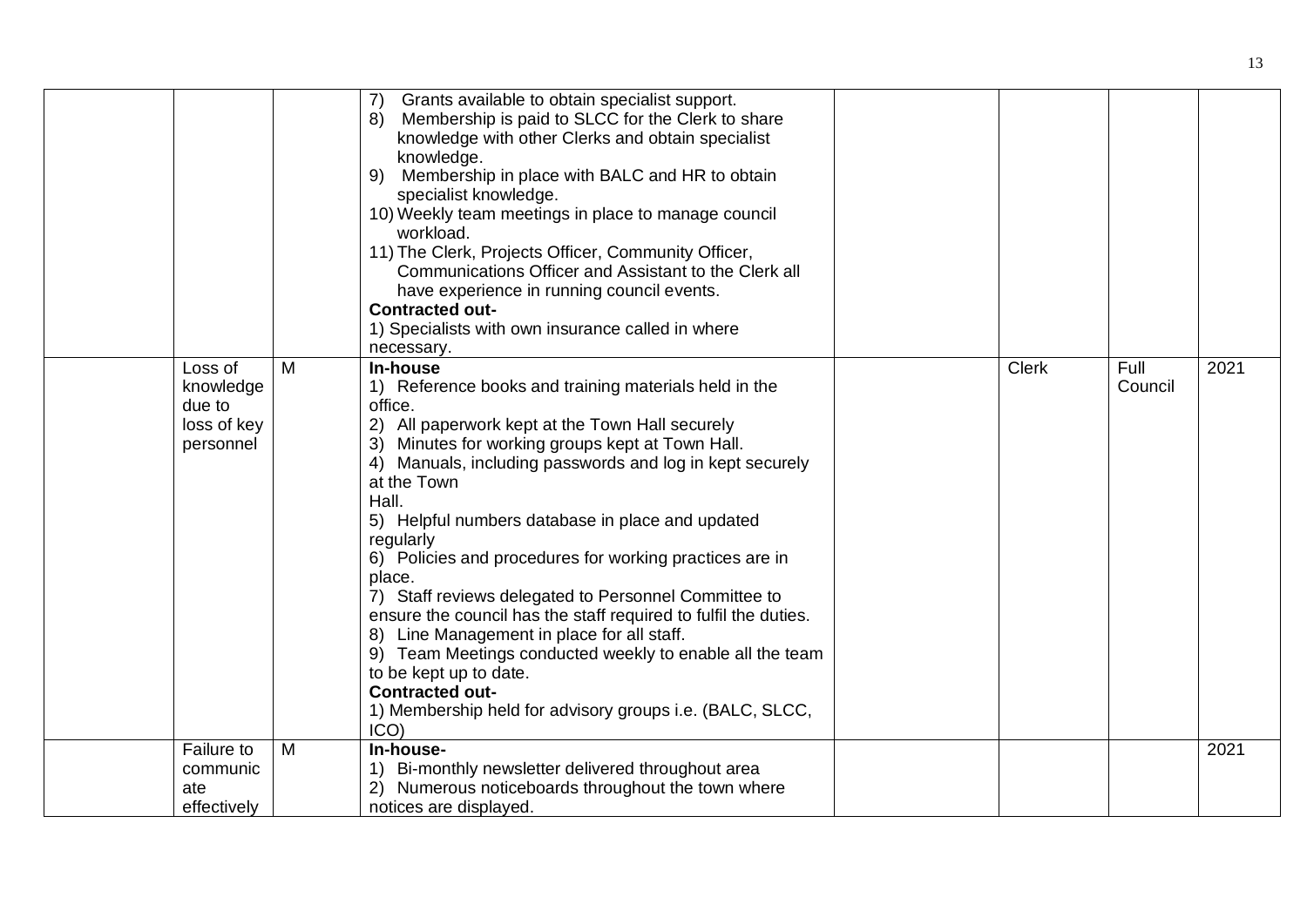|                     |   | 3) Adopted publication scheme under the Freedom of<br>Information Act, which is published on the website<br>4) Agendas, minutes etc. Circulated to all councillors well<br>in advance of the meetings and published on noticeboards.<br>5) Website in place and updated regularly.<br>6) Registered with the Information Commissioner's Office.<br>7) Communications Policy, newsletter, website and rand<br>social media policy in place.<br>8) New Community Officer and Communications Officer<br>appointed in 2017 to improve the council's communications<br>with the public, businesses and community groups.<br>9) Council plan in place to communicate aims and<br>objectives to the public, council and staff. This plan is<br>reviewed by council monthly.<br>10) Surveys conducted electronically, through Survey<br>Monkey and hardcopy through the newsletter.<br>11) Automatic replies added to the council emails stating<br>when the employee is in work and their response time.<br>12) Privacy policy added to the council emails and website<br>to explain what we use their data for.<br>13) Training provided to staff on the use of social media.<br>14) Contracts and tenders placed on the council website<br>and government Contacts Finders website to comply with |                     |      |
|---------------------|---|----------------------------------------------------------------------------------------------------------------------------------------------------------------------------------------------------------------------------------------------------------------------------------------------------------------------------------------------------------------------------------------------------------------------------------------------------------------------------------------------------------------------------------------------------------------------------------------------------------------------------------------------------------------------------------------------------------------------------------------------------------------------------------------------------------------------------------------------------------------------------------------------------------------------------------------------------------------------------------------------------------------------------------------------------------------------------------------------------------------------------------------------------------------------------------------------------------------------------------------------------------------------------------------------|---------------------|------|
|                     |   | Openness and Transparency regulations 2015                                                                                                                                                                                                                                                                                                                                                                                                                                                                                                                                                                                                                                                                                                                                                                                                                                                                                                                                                                                                                                                                                                                                                                                                                                                   |                     |      |
| Computer<br>failure | M | Backups of data done daily to Datto and Office 365<br>2)<br>Virus checker updated automatically.<br>Hardcopies held of key information i.e. minutes and<br>3)<br>agendas.<br>4) Antivirus software in place and updated automatically.<br>5) Contract in place for I.T. support.<br>6) Budget in place for equipment purchase and<br>maintenance.<br>7) Reserves held for emergencies.<br>8)<br>Insurance cover in place.<br>9) I.T Policy in place                                                                                                                                                                                                                                                                                                                                                                                                                                                                                                                                                                                                                                                                                                                                                                                                                                          | <b>Full Council</b> | 2021 |

14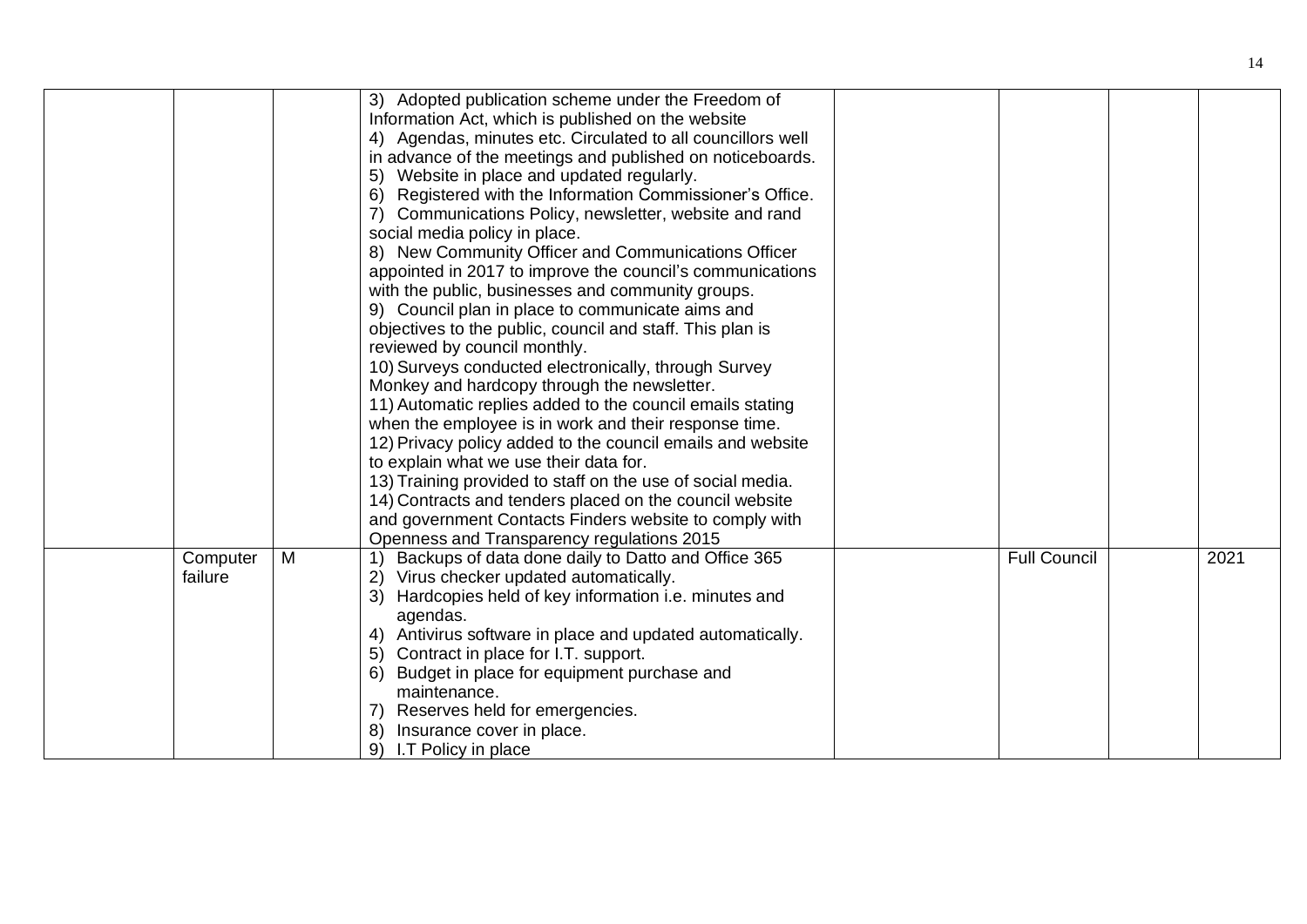| <b>REPUTATION</b> | Loss of     | M | In-house-                                                                          | Diary reminders to    | <b>Full Council</b> | Full         | 2021 |
|-------------------|-------------|---|------------------------------------------------------------------------------------|-----------------------|---------------------|--------------|------|
|                   | the         |   | Communications Polices in place.<br>$\left( \begin{matrix} 1 \end{matrix} \right)$ | councillors to keep   |                     | Council      |      |
|                   | Councils    |   | 2) Induction programme and staff and councillor training                           | register of interests |                     |              |      |
|                   | good        |   | adopted.                                                                           | up to date.           |                     |              |      |
|                   | name        |   | 3) Annual internal/external audits, results approved by                            |                       |                     |              |      |
|                   |             |   | Council.                                                                           |                       |                     |              |      |
|                   |             |   | 4) Standing Orders and Financial Regulations in place.                             |                       |                     | <b>Clerk</b> |      |
|                   |             |   | 5) All councillors sign a Code of Conduct and complete                             |                       |                     |              |      |
|                   |             |   | Register of Interest.                                                              |                       |                     |              |      |
|                   |             |   | 6) Register of gifts is kept in the office and reported to                         |                       |                     |              |      |
|                   |             |   | <b>Monitoring Officer</b>                                                          |                       |                     |              |      |
|                   |             |   | 7) Communications Policy in place.                                                 |                       |                     |              |      |
|                   |             |   | 8) Bullying and Harassment Policy in place                                         |                       |                     |              |      |
|                   |             |   |                                                                                    |                       |                     |              |      |
|                   |             |   | 9) Employee Handbook adopted and reviewed on                                       |                       |                     |              |      |
|                   |             |   | changes.                                                                           |                       |                     |              |      |
|                   |             |   | 10) Minutes signed when approved and kept at the Town                              |                       |                     |              |      |
|                   |             |   | Hall                                                                               |                       |                     |              |      |
|                   |             |   | 11) Legal advice sought when in doubt, or from bodies to                           |                       |                     |              |      |
|                   |             |   | which we hold membership.                                                          |                       |                     |              |      |
|                   |             |   | 12) Standing Orders and all other policies reviewed                                |                       |                     |              |      |
|                   |             |   | annually.                                                                          |                       |                     |              |      |
|                   |             |   | 13) Training for Staff and Councillors                                             |                       |                     |              |      |
|                   | Failure to  | M | In-house-                                                                          |                       | <b>RFO</b>          | <b>Clerk</b> | 2021 |
|                   | comply      |   | 1) Training for councillors and staff- Training Statement of                       |                       |                     |              |      |
|                   | with        |   | Intent reviewed and adopted annually.                                              |                       |                     |              |      |
|                   | current     |   | Members of SLCC and BALC for updates.<br>2)                                        |                       |                     |              |      |
|                   | legislation |   | 3) Council registered with ICO                                                     |                       |                     |              |      |
|                   |             |   | 4) Specialised accounting software in place, professional                          |                       |                     |              |      |
|                   |             |   | and employed to complete end of year accounts.                                     |                       |                     |              |      |
|                   |             |   | 5) Inland Revenue guidance received regularly, VAT                                 |                       |                     |              |      |
|                   |             |   | guidance sought as required.                                                       |                       |                     |              |      |
|                   |             |   | Membership to outside organisations reviewed annually.<br>6)                       |                       |                     |              |      |
|                   | Damage,     |   | In-house-                                                                          |                       | <b>Full Council</b> | Full         | 2021 |
|                   | injury to   |   | 1) Seek to use reputable, recommended contractors.                                 |                       |                     | Council      |      |
|                   | public etc. |   | 2) Contractors public liability insurance is requested before                      |                       |                     |              |      |
|                   | by          |   | work commences                                                                     |                       |                     |              |      |
|                   | contractor  |   | Uninvited traders not allowed at events.<br>3)                                     |                       |                     |              |      |
|                   |             |   |                                                                                    |                       |                     |              |      |
|                   | s           |   | 4) Events and activities are risk assessed                                         |                       |                     |              |      |

15